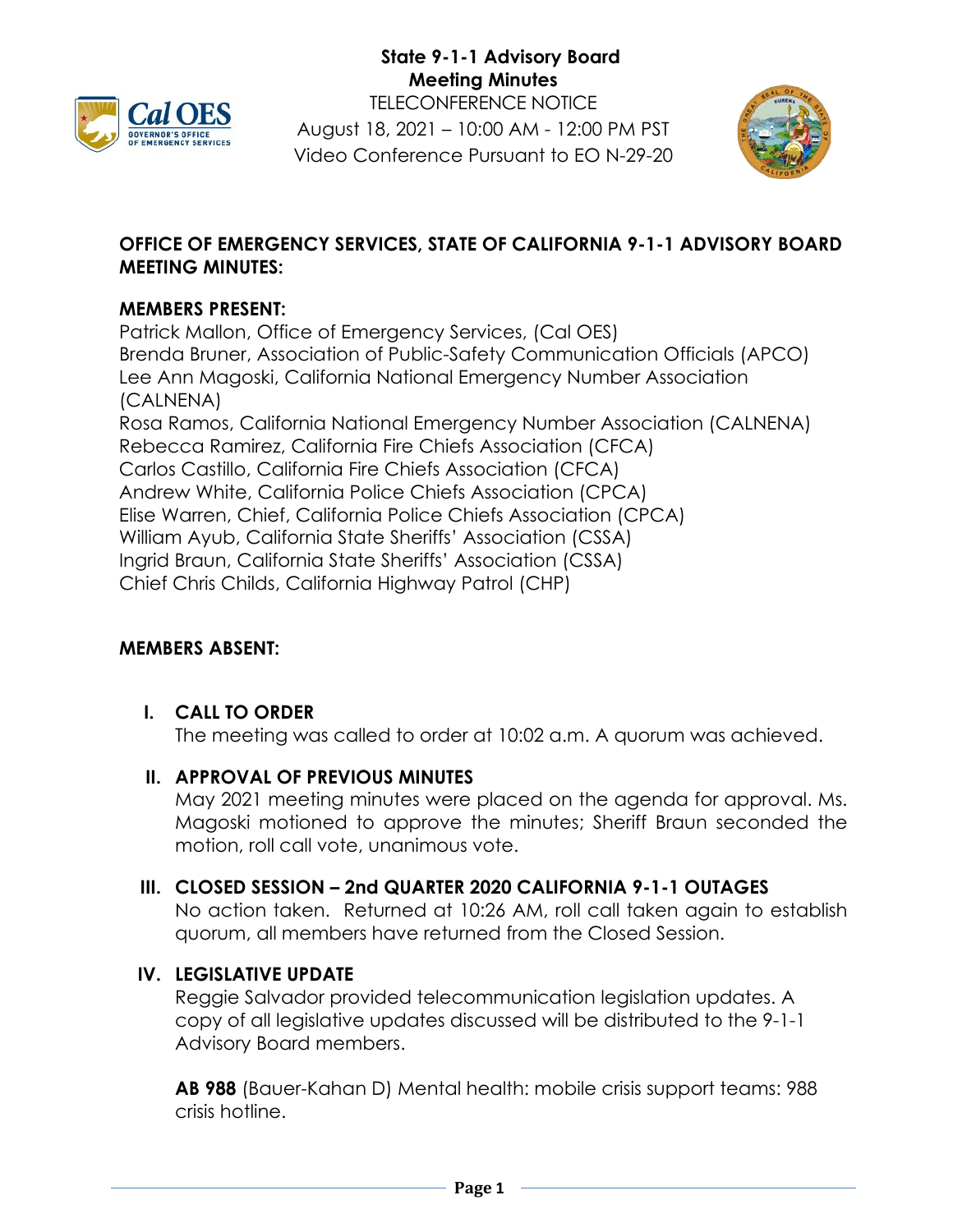



Status: 5/17/2021-Re-referred to Committee on Appropriations

Summary: Would establish the 988 Crisis Hotline Center, using the digits "988" in compliance with existing federal law and standards governing the National Suicide Prevention Lifeline. The bill would require the Office of Emergency Services to take specified actions to implement the hotline system, including hiring a director with specified experience and designating a 988 crisis hotline center or centers to provide crisis intervention services and crisis care coordination to individuals accessing the 988.

**AB 1100** (Aguiar-Curry D) Communications service: emergencies and disasters: reports.

Status: 5/12/2021-In Committee: Set, first hearing. Referred to Appropriations suspense file.

Summary: Would, following a fire- or disaster-related state of emergency or a local emergency declared by the Governor, require the Public Utilities Commission to collect specified information from telecommunications service providers relating to the provider's efforts to repair or replace communications infrastructure that was damaged as a result of the emergency or disaster. The bill would require that the information collected from telecommunications service providers by the commission be broken down by each emergency or disaster and be submitted in a report by the commission to the appropriate policy committees of the Legislature and posted in a conspicuous area on the commission's internet website.

**SB 52** (Dodd D) State of emergency: local emergency: planned power outage.

Status: 5/13/2021-Referred to Assembly Committee on Emergency Management.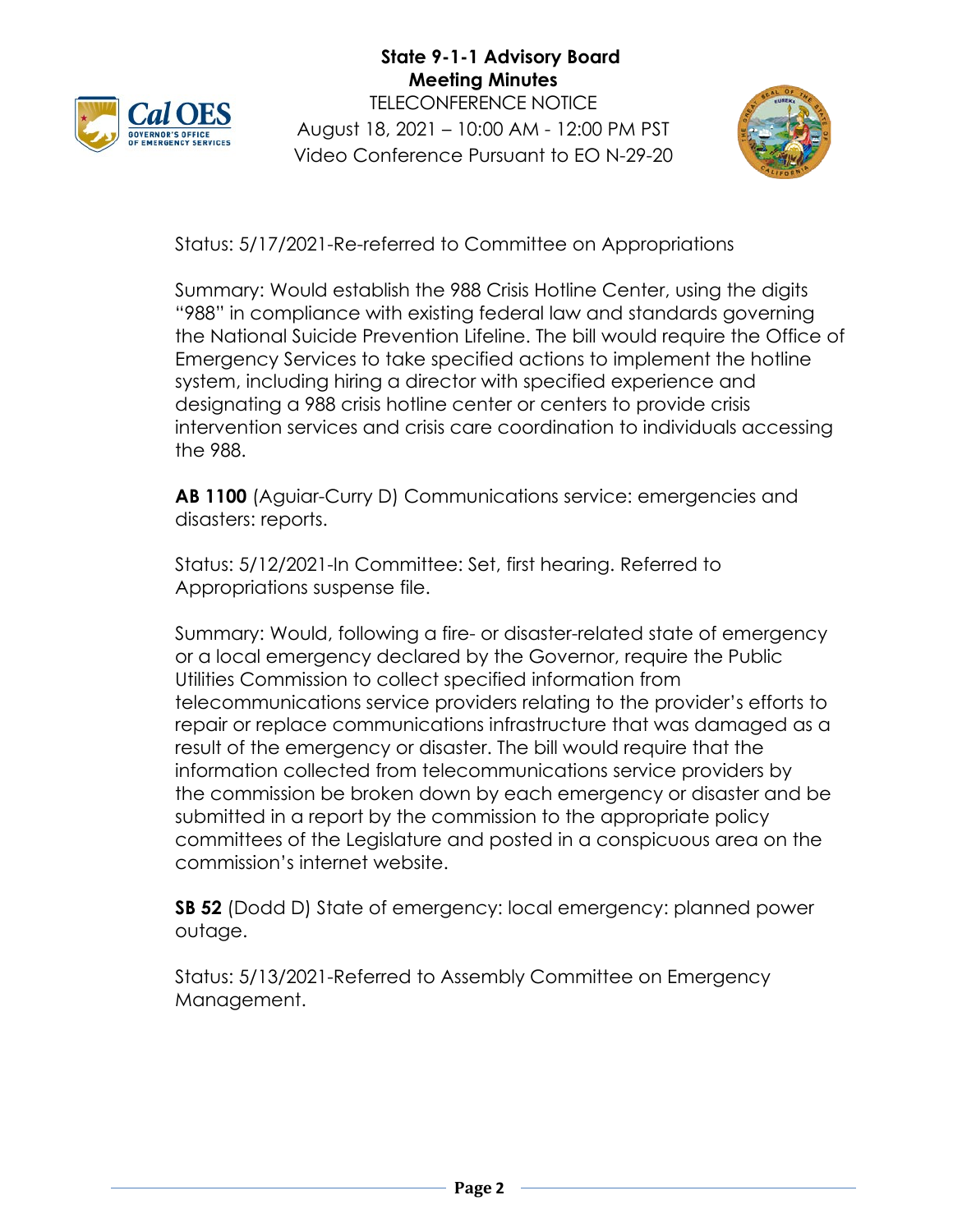



Summary: Would define a 'deenergization event' as a planned power outage, as specified, and would make a deenergization event one of those conditions constituting a local emergency, with prescribed limitations.

**SB 341** (McGuire D) Telecommunications service: outages.

Status: 5/13/2021-In Assembly. Read first time. Held at Desk.

Summary: Would require each provider of telecommunications service to maintain on its internet website a public outage map showing that provider's outages, and would require the office, in consultation with the Public Utilities Commission, on or before July 1, 2022, to adopt by regulation requirements for those maps, as specified. The bill would require the office to provide the commission with all the information provided to it as part of a telecommunications service provider's community isolation outage notification and to aggregate that data and post that aggregated data on its internet website.

117th Congress – Federal Telecommunications Bills

**HR 1250** Emergency Reporting Act (Rep. Matsui, Doris)

This bill requires the Federal Communications Commission (FCC) to report on certain activations of the Disaster Information Reporting System (the system through which communications providers report their operational status during times of crisis) and to adopt specified rules related to network outage reporting.

Location: Senate -- 02/24/2021 Referred to the Subcommittee on Energy and Commerce. Introduced.

## **HR 1848** (Rep. Pallone)

This bill would rebuild and modernize the Nation's infrastructure to expand access to broadband and Next Generation 9-1-1, rehabilitate drinking water infrastructure, modernize the electric grid and energy supply infrastructure, redevelop brownfields, strengthen health care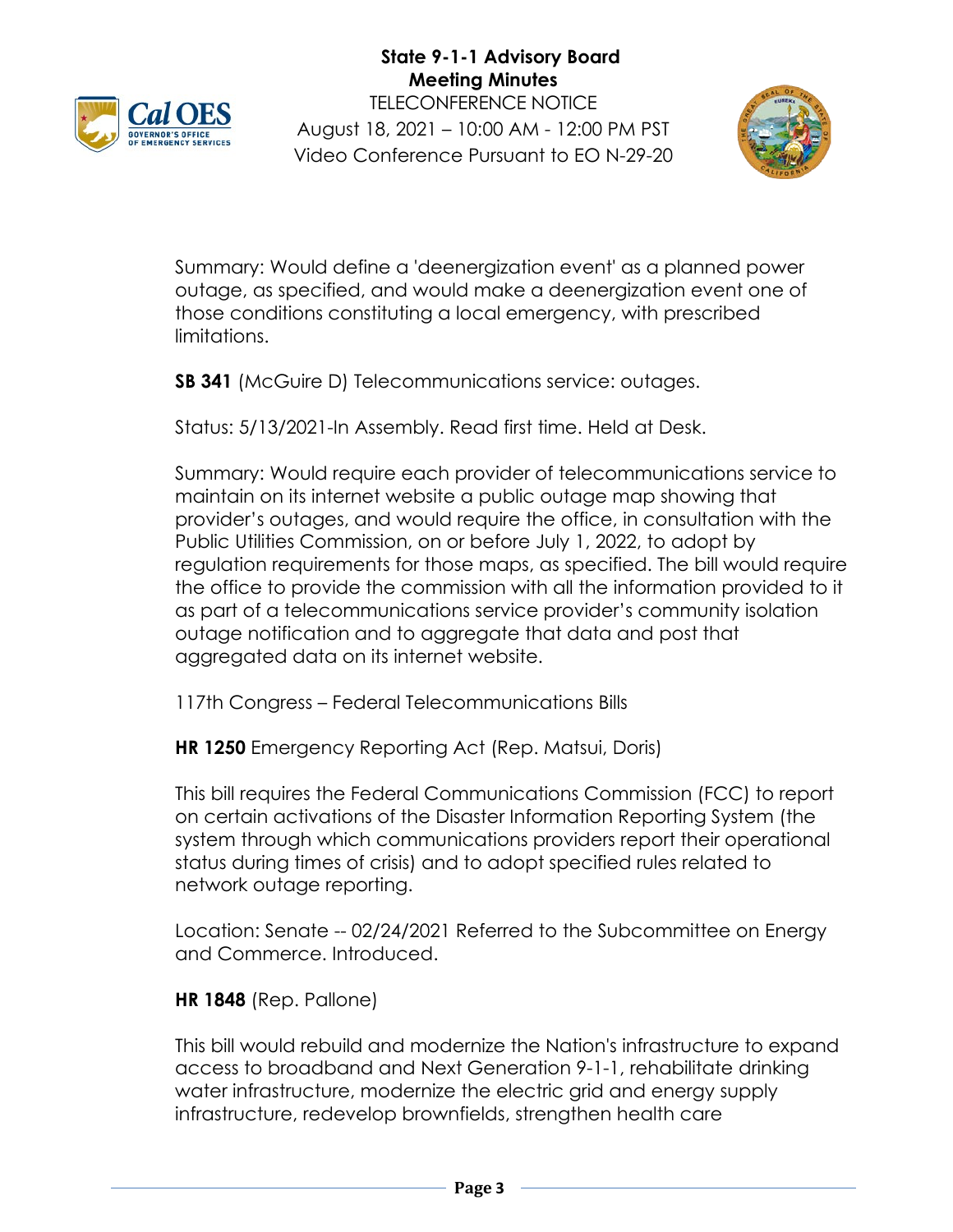



infrastructure, create jobs, and protect public health and the environment, and for other purposes.

Location: House – 03/11/2021 Referred to the Committee on Energy and **Commerce** 

**HR 1859** (Rep. Smith, Adam)

This bill would authorize the Secretary of Health and Human Services, acting through the Assistant Secretary for Mental Health and Substance Use, to award grants to States, territories, political subdivisions of States and territories, Tribal governments, and consortia of Tribal governments to establish an unarmed 911 response program, and for other purposes.

Location: House – 03/11/2021 Referred to the Committee on Energy and Commerce. Introduced.

**S 466** Kelsey Smith Act (Sen. Moran)

This bill requires a mobile or internet voice service provider to disclose the location information of a device pursuant to certain requests.

Specifically, a provider must disclose this information at the request of an investigative or law enforcement officer (or public safety employee or agent on behalf of such officer) if the officer asserts (1) that the device was used to place a 911 call, or (2) reasonable suspicion that the device is in the possession of an individual who is in an emergency situation.

Location: House -- 02/25/2021 Read twice and referred to the Committee on Commerce, Science, and Transportation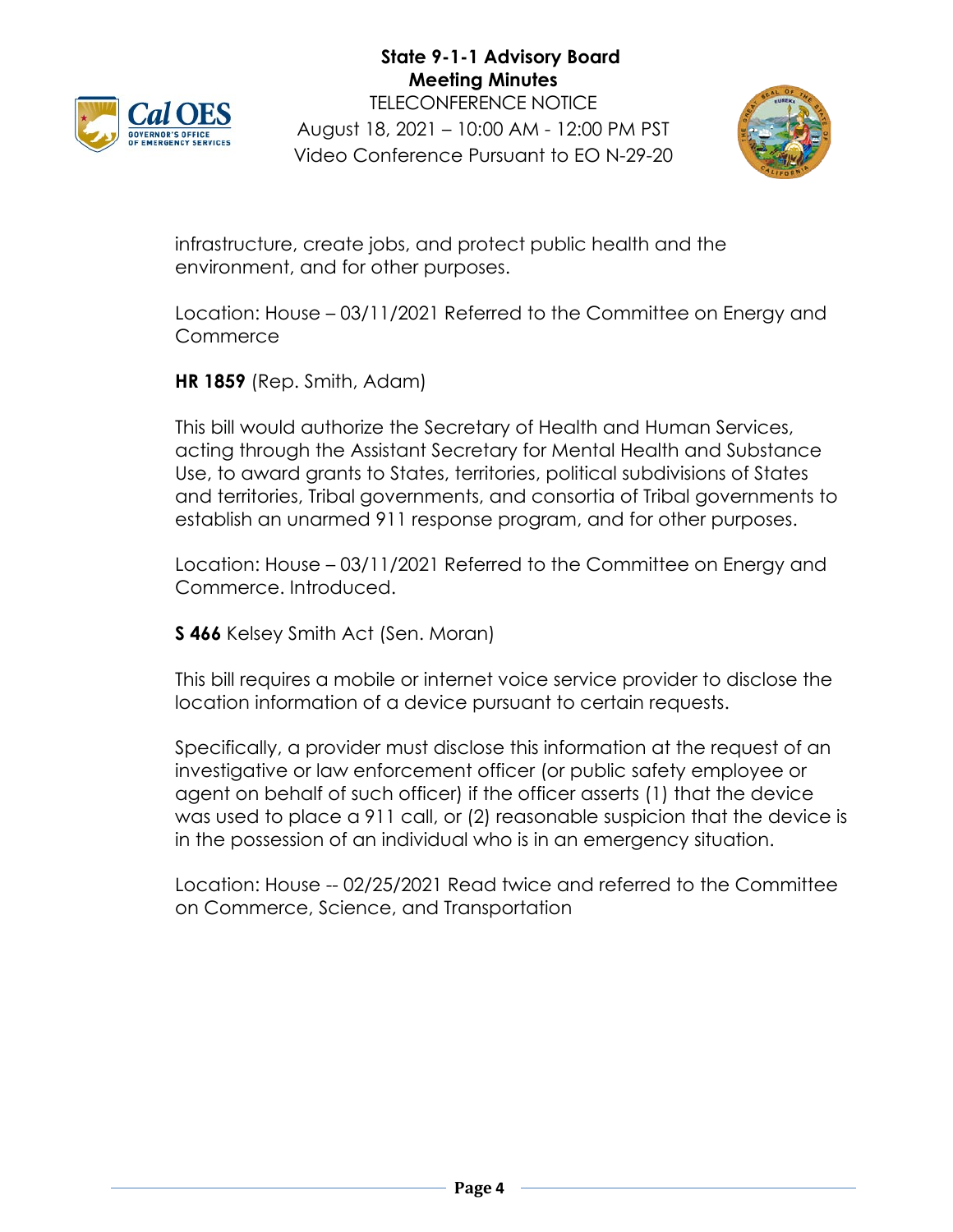



**S 1175** 911 SAVES Act (Sen. Burr)

To categorize public safety telecommunicators as a protective service occupation under the Standard Occupational Classification System.

Location: Senate -- 05/15/2021 Read twice and referred to the Committee on Homeland Security and Governmental Affairs. Introduced.

## **V. CA 9-1-1 BRANCH REPORT**

Mr. Currier provided the 9-1-1 Branch update. There has been an upward trend in the wireless 9-1-1 calls statewide.

Mr. Currier discussed the current CPE installation and update on current approvals and installations. There has been a freeze on new CPE installation due to NENA i3 compliance.

Mr. Currier discussed the NENA i3 compliant CPE version that will be upgraded in the PSAP to support the NG 9-1-1 deployment. Motorola Vesta will be upgraded to 7.4 SP1 and Intrado VIPER will be upgraded to version 6.4. There is approximately 80 Legacy PSAP Gateways (LPGs) that will be deployed, the other PSAPs will have software upgrades to support NG 9-1-1. The CPE will require line appearances to be programmed to support the NG 9-1-1 deployment. There will be some training required and the CPE vendor is required to perform the programming and training.

Mr. Currier provided the update on the Text-to-9-1-1 deployment. There are currently two (2) PSAPs that have not deployed Text yet. There is not a reliable internet connection available to support the Text deployment. The CA 9-1-1 Branch is working to get network deployed.

Mr. Currier provided an update on the current Text-to-9-1-1 contract which expires in March 2022. The CA 9-1-1 Branch expectation is to maintain consistent Text deployment statewide. Due to the limited transition timeline, it may require all PSAPs to deploy Over-the-Top initially and then convert the integrated PSAPs back to the integrated solution.

Mr. Currier recognized Chereise Bartlett from the CA 9-1-1 Branch, for all her hard work and dedication on the statewide Text deployment.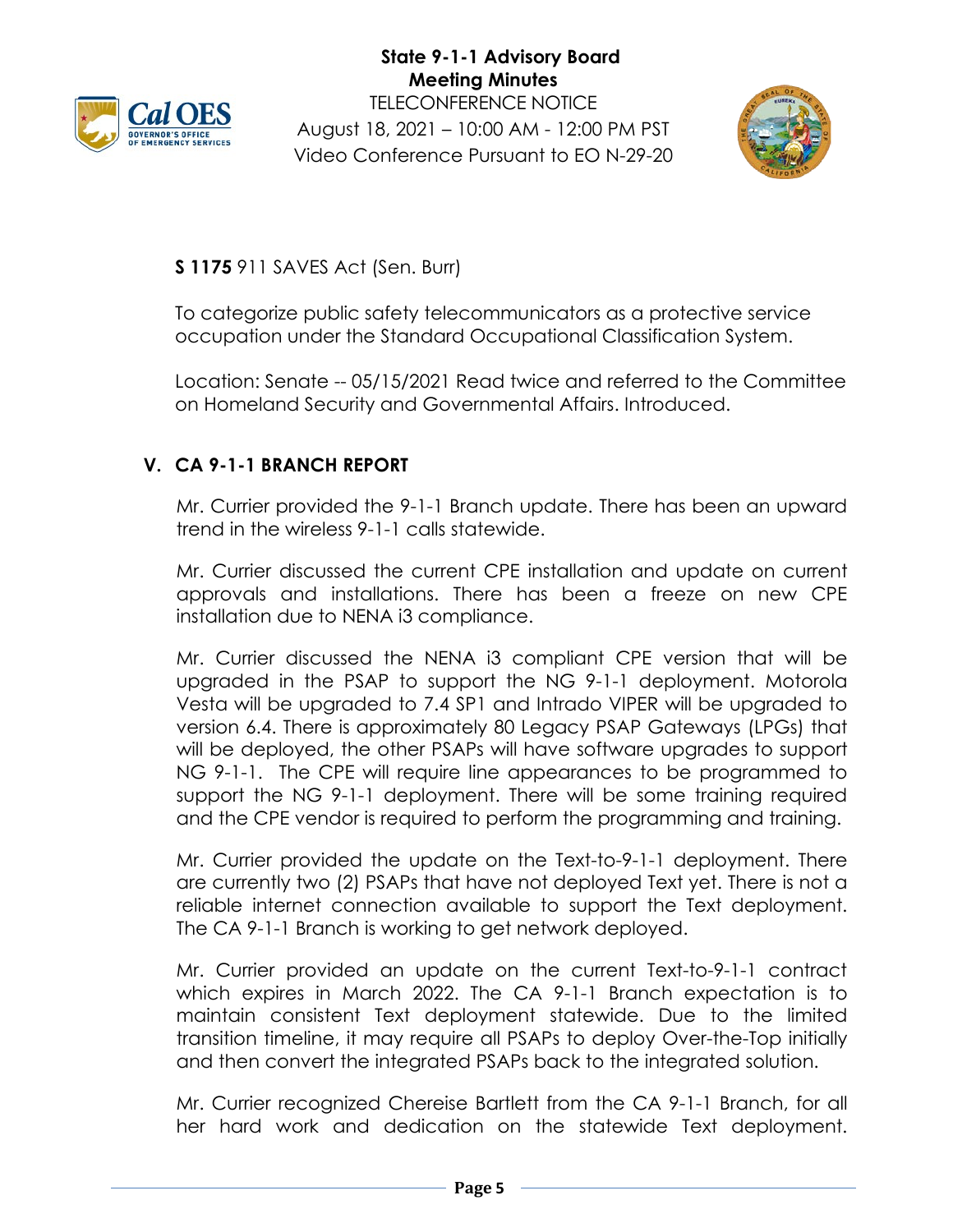



Chereise has been instrumental in the successful deployment of Text throughout the state.

Mr. Currier updated the Advisory Board members on the projected timelines. The project has shifted from specific timelines to success in the project to determine when the NG 9-1-1 transition occurs.

Mr. Currier defined the PSAP Installs Preparing for NG 9-1-1 Go-Live. There are specific tasks that must be completed prior to a PSAP being ready to accept NG 9-1-1 traffic. Mr. Currier provided an overview of the PSAP Tracking Tool that will be made public. This dashboard will allow PSAPs to gain situational awareness of where they are on the deployment plan.

Mr. Currier provided an update on the lessons learned in the testing and go-live schedule. The PSAPs will need to conduct some testing to support the Go-Live schedule. The PSAP will be able to answer test NG 9-1-1 calls and conduct their own testing and training prior to Go-Live. This will allow the PSAP to ensure all programming and configuration supports the local need and NG 9-1-1 call delivery.

Mr. Currier provided an update on the legacy CPE deployed in the PSAPs. The CPE vendors have always intended on supporting NENA i3 and the upgrades are on their roadmaps. California is the first state to deploy a true NENA i3 network and the updates for CPE are not available yet.

Mr. Currier defined the NG 9-1-1 Testing for each PSAP, which includes CPE testing, NG 9-1-1 testing, Go-Live testing, and Carrier testing. Once the line appearances are programmed and testing has been completed then the PSAP will be ready to accept the NG 9-1-1 traffic.

The OSP Integration and transition schedule will stay the same. As PSAP CPE is programmed and testing conducted, the PSAP Go-Live will be scheduled.

Mr. Currier provided an overview of the security on the NG 9-1-1 network and the third-party evaluation that NetForce is conducting in the Cybersecurity assessment.

Mr. Currier reviewed the Location Accuracy project status. The RapidDeploy solution also provides SMS-from-9-1-1. In May 2021, RapidDeploy will integrate the OnStar telematics information to provide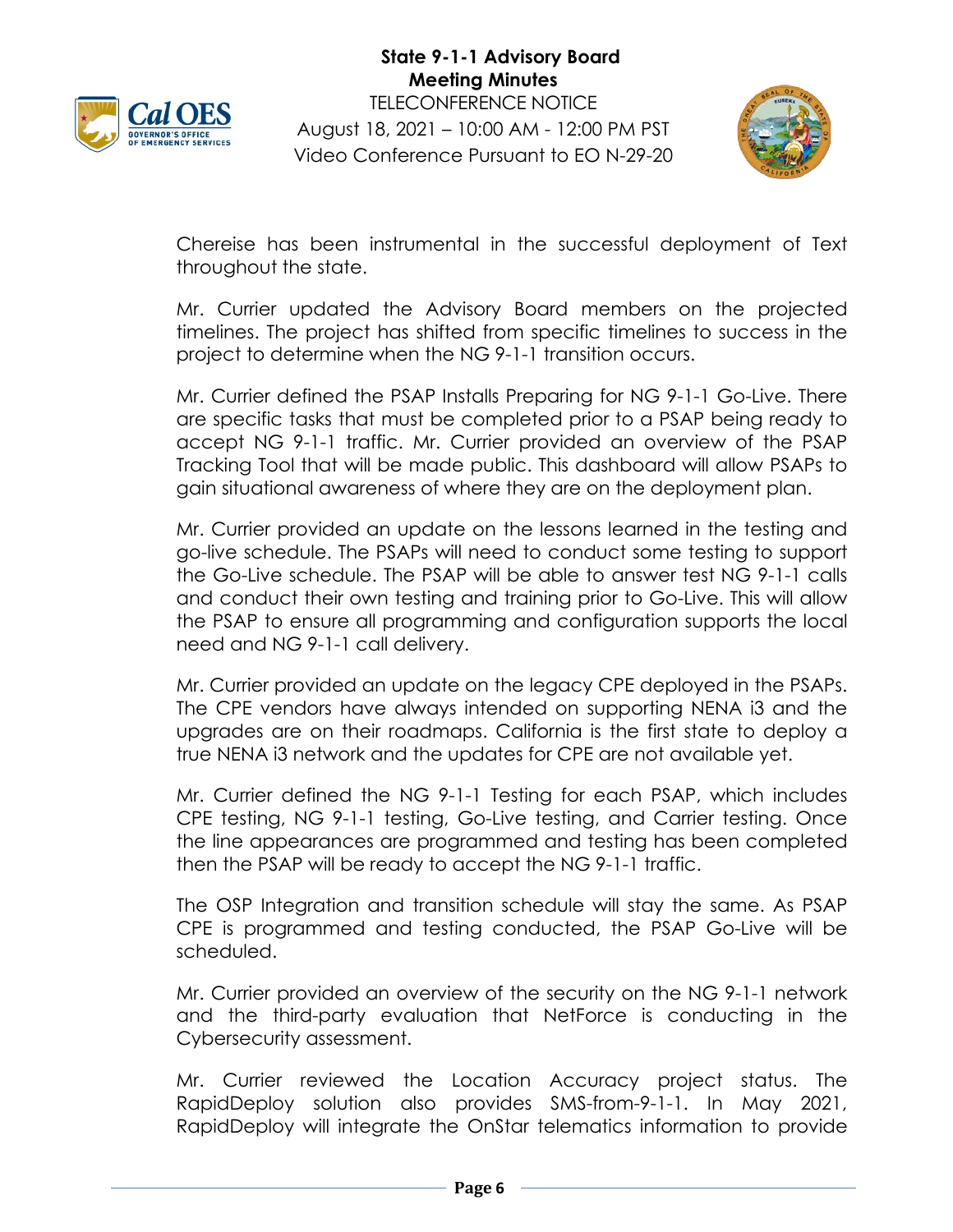



supplemental data with the crash notification. This solution will also be used by Atos to support NG 9-1-1 Text-to-9-1-1.

Mr. Currier updated the Advisory Board members on the current Cloud CPE Lab Testing requirements. The NG 9-1-1 Lab is prepared to start testing and validating the Cloud CPE solutions. The vendors are being contacted to schedule testing in the near future.

Mr. Currier reviewed the Fund Condition Statement (FCS) with the Advisory Board members. The fund is supporting all CA 9-1-1 Branch activities and the funding model is stable and will provide funding for future years.

## **VI. LRPC Update**

Mr. Herren provided an update from the LRPC meeting. The Committee has held two meetings since the last 9-1-1 Advisory Board meeting. There were updates from the Task Force members and the GIS task force. Mr. Herren updated the Advisory Board members on the topics discussed in the meeting. The LRPC is working with the CA 9-1-1 Branch to develop a strategic plan to support 9-1-1 in the future.

## **VII. AGENDA ITEMS FOR FUTURE MEETINGS**

Look at strategic initiatives from the 9-1-1 Branch and LRPC.

## **VIII. AGENDA ITEMS FOR FUTURE MEETINGS**

November 17, 2021

#### **IX. PUBLIC COMMENT**

Mr. Mallon asked Mr. Medigovich to provide a statement to the Advisory Board members. Mr. Medigovich did announce he will be retiring and thanked the 9-1-1 Advisory Board for their efforts in supporting the industry.

Mrs. Bruner provided recognition to Mr. Medigovich for supporting her as a new 9-1-1 Advisory Board member.

Ms. Magoski recognized Mr. Medigovich for his support on the Advisory Board and support to the PSAPs.